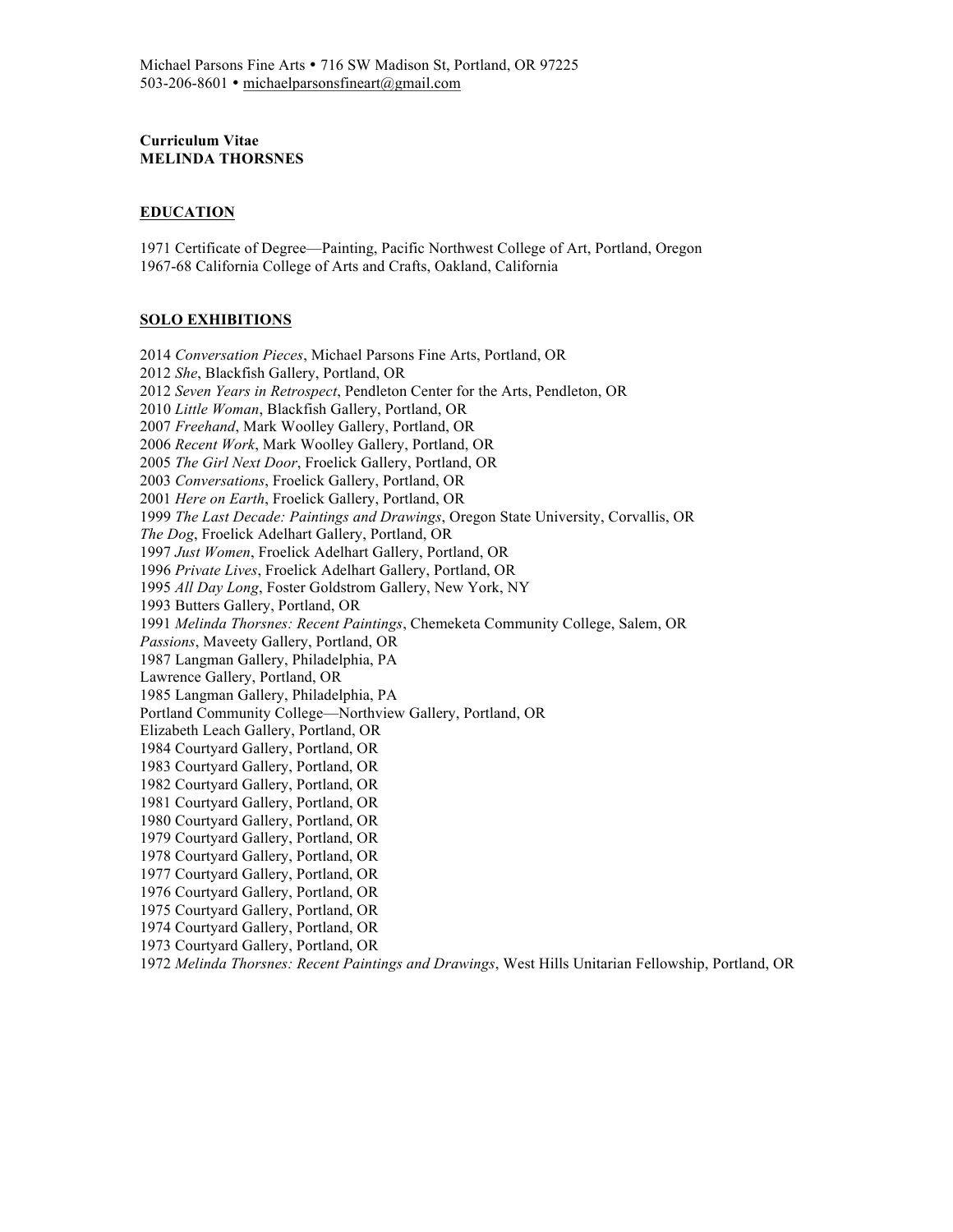## **GROUP EXHIBITIONS**

2012 *Under The Influence*, Blackfish Gallery, Portland, OR 2011 *The Horse Show*, Blackfish Gallery, Portland, OR 2011 *Invitational*, Condon, OR 2009 *All in the Family*, Anka Gallery, Portland, OR 2009 *Postcard Show*, Mary Lou Zeek Gallery, Salem, OR 2009 *Perceptions of the Past*, Rogue Community College, Grants Pass, OR 2005 *Winter Group Show*, Froelick Gallery, Portland, OR *Art Slate Invitational*, Condon, OR 2004 *The Clown Show*, Froelick Gallery, Portland, OR *Winter Group Show*, Froelick Gallery, Portland, OR 2002 *Fictions*, Seattle Art Museum—Rental/Sales Gallery, Seattle, WA *32nd Willamette Valley Juried Exhibition*, Corvallis Art Center, Corvallis, OR, Juror: Roger Hull *Animals, Animals, Animals*, Corvallis Arts Center, Corvallis, OR 2001 *31st Willamette Valley Juried Exhibition*, Corvallis Arts Center, OR, Juror: Bruce Guenther *Northwest Visions: Recent Acquisitions*, Key Tower Building Gallery, Seattle, WA *Art Slate 2001 Invitational-Invitation*, CoArts, Condon, OR, Juror: Henry Sayre *Portland Artists: Past and Present*, Berbati's Pan, Portland, OR, in honor of Jack McLarty *Winter Group Exhibit*, Froelick Gallery, Portland, OR 2000 Hallie Ford Museum of Art, Salem, OR *Wonder Women: 34 Amazing Oregon Women Artists*, The Art Gym—Marylhurst University, OR *Winter Group Show*, Froelick Adelhart Gallery, Portland, OR 1999 *Artslate 99*, CoArts, Condon, OR, Curator: Paul Arensmeyer *Animals in Art*, Anchorage Museum of History and Art, AK, Curator: David Edlefsen (catalogue) *Self-Portrait Exhibition*, Corvallis Arts Center, OR *Plant Forms*, Froelick Adelhart Gallery, Portland, OR *Beauty in the Beast*, Maryhill Museum of Art, Goldendale, WA *Happy Canyon Northwest Regional Art Show*, Arts Council of Pendleton, OR, Juror: Prudence Roberts (catalogue) 1998 *Human Form 98*, Newport Visual Art Center, OR, Juror: Henry Sayre (catalogue) *Northwest Contemporaries: Self-Examination*, Vita Gallery, Portland, OR *Paper*, Froelick Adelhart Gallery, Portland, OR 1997 *Artslate*, CoArts—Greater Condon Arts Association, OR, Curator: Jane Beebe 1996 Froelick Adelhart Gallery, Portland, OR *Pacific Northwest Annual*, Bellevue Art Museum, WA 1995 *Oregon Biennial*, Portland Art Museum, OR *Gresham Art Invitational*, Gresham, OR *Artslate*, CoArts—Greater Condon Arts Association, OR l994 *Artslate*, CoArts—Greater Condon Arts Association, OR l993 *Suburban Culture*, The Art Gym—Marylhurst University, OR l993 *Artslate '93*, CoArts—Greater Condon Arts Association, OR, 1991 *Artslate*, CoArts—Greater Condon Arts Association, OR, Juror: Don Gray (award) 1990 *The Oregon Community 1839-1989*, Oregon Historical Society, Portland 1989 *Alumni Show*, Portland Center for the Visual Arts, OR 1988 *By Wit and Design*, The Art Gym—Marylhurst University, OR *Oregon 2-D*, Salem Art Association, Bush Barn Art Gallery, Salem, OR 1986 *Close to Home*, The Art Gym—Marylhurst University, OR *ArtQuake*, Portland Art Museum, OR *Art in the Mayor's Office*, The City of Portland, OR *All Oregon Exhibit*, Portland, OR Beyond Reason Gallery, Portland, OR *Oregon Exhibit Expo '86*, Vancouver, B.C., Canada *Clay as Canvas*, Safeco Collection, Seattle, WA *1985 Oregon Biennial*, Portland Art Museum, OR *Public Hanging*, Portland Center for the Visual Arts, OR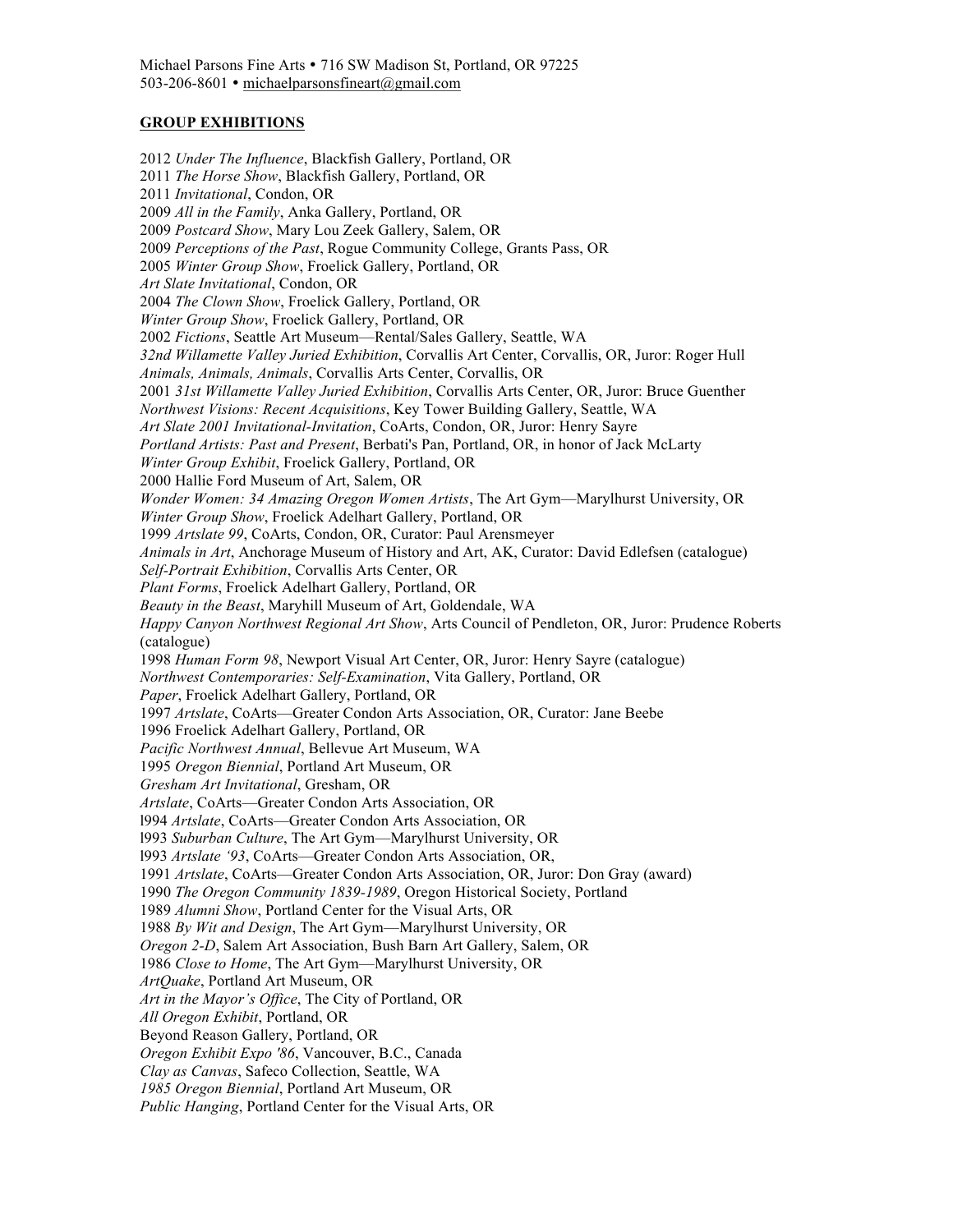## **GROUP EXHIBITIONS cont.**

Interstate Firehouse Cultural Center, Portland, OR 1984 *Thorsnes/Lindmeyer*, University of Portland, OR (two-person exhibition) Sebastion-Moore Gallery, Denver, CO *PNCA Alumni Exhibit*, Portland Center for the Visual Arts, OR *All Oregon Exhibit*, Salem, OR *ArtQuake*, Portland, OR *Oregon Artists*, Federal Building, Portland, OR *Faces: The New Portraiture*, Portland Community College—Northview Gallery, OR 1983 *Public Hanging*, Portland Center for the Visual Arts, OR *Living with the Volcano*, Museum of Art, Pullman, WA *Doodle Art*, Northwest Artists Workshop, Portland, OR 1982 *An Electric Selection*, Federal Building, Portland, OR, *The Portland Poster Exhibit*, Portland Building, OR *Artwave*, Portland, OR 1981 *The Volcano Exhibit*, Portland Center for the Visual Arts, OR *ArtQuake*, Portland, OR 1980 *ArtQuake*, Portland, OR 1979 *All Oregon Exhibit*, Salem, OR (award) *ArtQuake*, Portland, OR 1978 *ArtQuake*, Portland, OR 1977 *Thorsnes/Wolf*, Linfield College, McMinnville, OR (two-person exhibition) 1975 *Artists of Oregon*, Portland Art Museum, OR 1974 *Artists of Oregon*, Portland Art Museum, OR 1973 *Alumni Exhibition*, The Museum School, Portland, OR 1972 *Artists of Oregon*, Portland Art Museum, OR *Mayor's Invitational*, Salem, OR *Valley Art Association*, Forest Grove, OR

# **RECENT BENEFITS**

2002 *Art For Life—Oral Auction*, Weiden & Kennedy, Portland, OR, Jurors: Bruce Guenther, Terri Hopkins and Stuart Horodner (catalogue) *Cows for Kids*, Pioneer Place, Portland, OR, benefit for New Avenues for Youth and Trillium Family Services, Sponsors: Gary Maffei, Marc Lintner, Carole Lintner 2001 *Dada Ball*, Portland Institute for Contemporary Art, OR, invitational fundraiser (catalogue) 2000 *Cascade AIDS Project 10th Annual Benefit—Live Auction*, Pacific Northwest College of Art, Portland, OR, Juror: John Buchanan 1999 National M.S. Society, Portland, OR

# **CORPORATE AND PUBLIC COLLECTIONS**

Buffalo Gap Tavern, Lake Oswego, OR City of Granite Falls, WA, Granite Falls Middle School City of Lynden, WA, Lynden High School City of Portland, OR, *Multnomah County Portable Works* City of Salem, OR, Civic Center City of Salem, OR, Oregon Pedestrian Mall City of Seattle, WA, Richmond High School City of Tacoma, WA, Elmhurst Elementary School Interstate Firehouse Cultural Center, Portland, OR Kaiser Foundation Hospital, Portland, OR Lovejoy Tavern, Portland, OR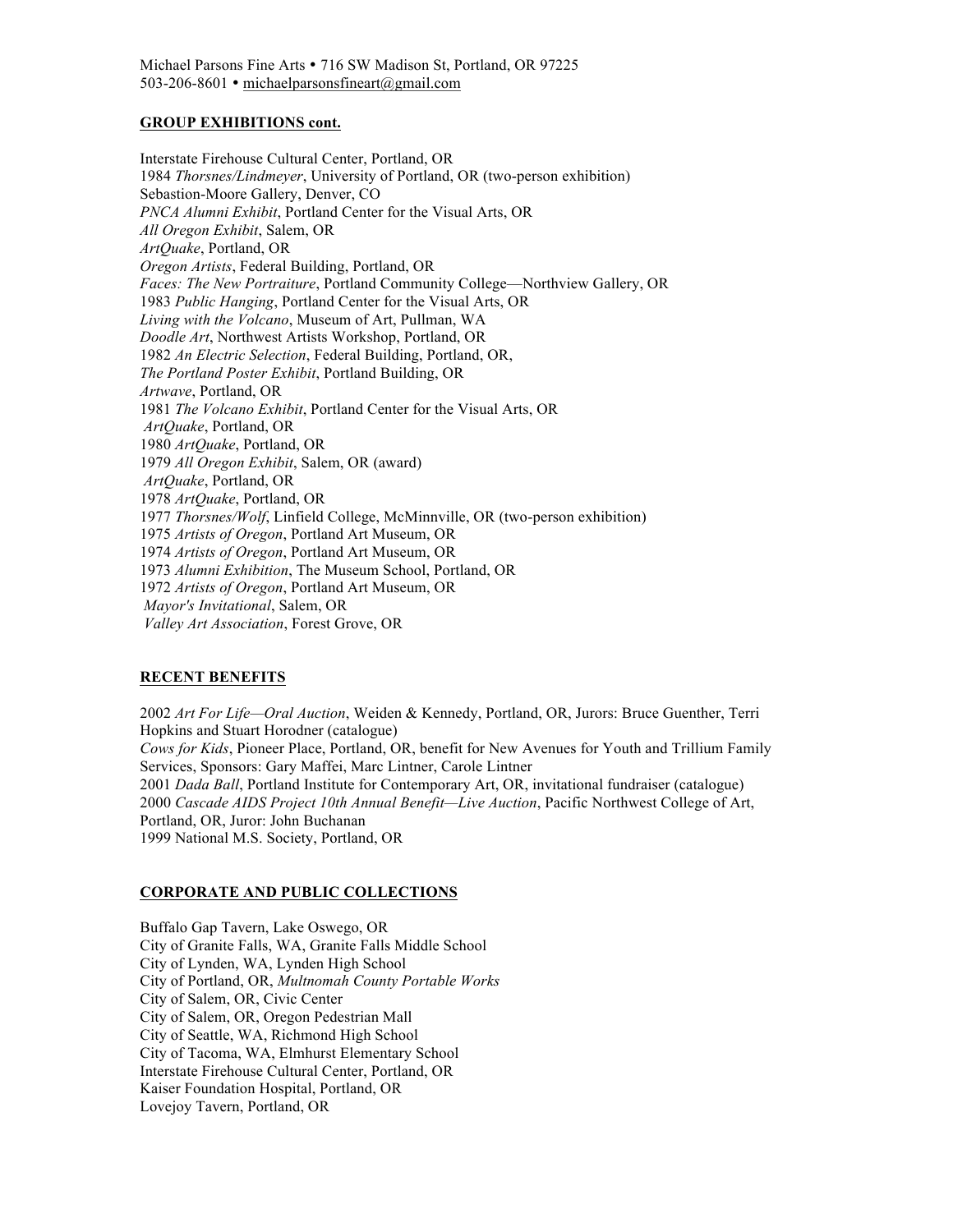Michael Parsons Fine Arts • 716 SW Madison St, Portland, OR 97225 503-206-8601 michaelparsonsfineart@gmail.com

## **CORPORATE AND PUBLIC COLLECTIONS cont.**

Management Compensation Group NW, Portland, OR Metropolitan Arts Commission, Portland, OR Orbanco Building, Portland, OR Papa Haydn, Portland, OR Portland Community College, Portland, OR Screen Gems Productions, Los Angeles, CA State of Oregon, Portland, OR Liquor Control Commission State of Oregon, Salem, Oregon Arts Commission

# **AWARDS**

1999 *Juror's Prize*, National Multiple Sclerosis Society, Portland, Oregon 1991 *Best of Show*, Artslate, Co-Arts, Condon, Oregon, Juror: Don Gray 1979 *Best of Show*, All Oregon Art Exhibit, Salem, Oregon

## **COMMISSIONS**

*Oregon Pedestrian Mall*, City of Salem, six exterior pieces, Salem, Oregon *Washington State Art Commission*, Richmond High School, Seattle, Washington *Buffalo Gap Tavern*, Lake Oswego, OR *Lovejoy Tavern*, Portland, OR *Washington State Art Commission*, Lynden High School, Washington *Oregon State Arts Commission*, Oregon Liquor Control Commission, Portland

#### **TEACHING EXPERIENCE**

*Figure Painting; and Color Painting Instructor*, Creative Arts Community—Arts at Menucha, Corbett, OR, since 1984 *Figure Painting Instructor*, Portland Community College, OR *Figure Painting Instructor*, Portland State University, OR, since 1981 *Painting Instructor*, Clatsop Community College, OR

#### **CATALOGUES**

**City's Art Collection Your Art Collection**, Seattle Arts Commission, WA, Spring, vol 24, #1, p 5 **Out of a Hat: 53 Drawings**, Portland Institute for Contemporary Art, OR, Essay: Stuart Horodner **Northwest Regional Art Show**, Arts Council of Pendleton, OR, Juror: Prudence Roberts **1999 Exhibits & Programs**, Maryhill Museum of Art, Goldendale, WA, vol. 16, #1, p 1 **From Aardvark to Zebra: Animals in Art**, Anchorage Museum of History and Art, AK **Human Form '98**, Oregon Coast Council for the Arts, Newport, OR, p 8, Essay: Henry Sayre **Management Compensation Group Collection of Art**, Portland, OR, Essay: Terri Hopkins, Nov **Artquake '80**, The Metropolitan Arts Commission, Portland, OR, p 17 and cover

#### **PERIODICALS**

*A Summertime Smorgasbord*, **Portland Tribune**, Portland, OR, July 5, Section B, pg1 **Calyx**, Corvallis, OR, volume 21, #1, Winter, pp 41-45 *32nd Willamette Valley Juried Exhibition*, Hester Coucke, **Artspirit**, Corvallis Arts Center—Linn-Benton Arts Council, Corvallis, OR, October, p 1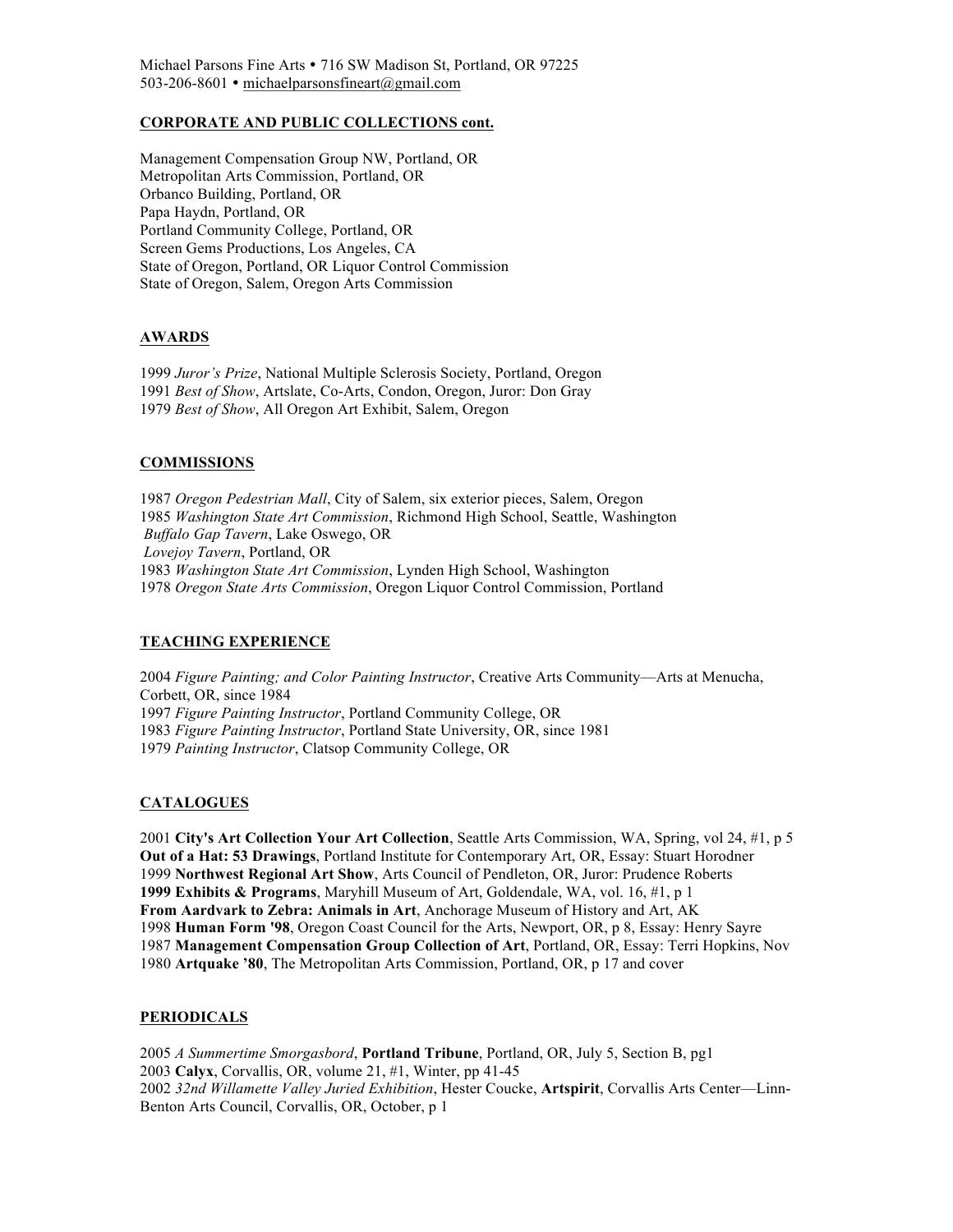# **PERIODICALS cont.**

2001 **House and Garden Magazine**, New York, NY, May

1997 *Into Full Swing*, D.K. Row, **Willamette Week**, Portland, OR, 1 October, p 65 1995 *Portland Art Museum: Bread and Circuses?*, Laura Lee Bennett, **Reflex**, Seattle, WA, October/November

1991 *Melinda Thorsnes: Desperation's Valentine*, Debby Barry, **Reflex**, Seattle, WA, March/April, p 23 *In the Midst of a Work of Art*, Henry Sayre, **Oregon Magazine**, August 1998 *Art at Home with Melinda Thorsnes*, Sally Churchill, **Ourtown**, Portland, OR, 29 June, p 5

1991 *Indulgent Women Takes Best of Show at Art Slate '91*, **Art Digest**, Oregon, July

*Maveety Gallery*, **The Downtowner**, Portland, OR, 4 February, p 13

1989 *Melinda Thorsnes*, **NW Gallery Art Magazine**, Portland, Oregon, pp 1 and cover

*Artquake '89 Gets New Look from Artist Melinda Thorsnes*, Maggi White, **The Downtowner**, Portland, OR, 15, May, p 7

1988 *Art To Use*, J Dana Haynes, **The Downtowner**, Portland, Oregon, October

1987 *Revisiting America*, **The Clinton Street Quarterly**, Portland, OR, volume 9, #4, cover

1984 *Mount St. Helens: An Artistic Aftermath*, Patricia Grieve Watkinson, **Art Journal**, Fall, pp 259-268

1981 *Artwork Erupts After Volcano's Blowup*, Andy Rocchia, **Oregon Journal**, Living, Portland, OR, 21 May, p 29

1980 *Real Life*, **Oregon Journal**, Portland, OR, 19 March, p 8

*Melinda Thorsnes*, Kactus Snoddy, **Stepping Out Magazine**, Portland, OR, Winter, pp 4, 8-10

*The Painful Plight of the Painter*, Judy Henderson, **The Downtowner**, Portland, OR, March

*NEA Funding Sought For Neighborhood Art*, Andy Rocchia, **Oregon Journal**, Portland, OR, 30 June, p 21

1978 *Sneak Peek at Artquake: It's Another Mostly Realist Oregon Show*, Andy Rocchia, **Oregon Journal**, Portland, 31 August, p 17

1977 *Art Views: Bright Paintings, Fluid Fabrics*, Roger Hull, **Northwest Magazine**, Portland, OR, 23 January, p 16

1975 *Artist Creates New Style of Portraiture*, Ray Horn, **North Portland Magazine**, Portland, OR, October, volume 1, #1, p 5

**Portland Scribe**, Portland, OR, 12-18 September, p 16

# **ARTICLES**

2001 *First Thursday: Jack McLarty's Singular, Sometimes Spiny Vision Forms the Core of a Showcase of Portland Artists*, Bob Hicks, **The Oregonian**, Portland, 27 April, A&E, p 56 1999 *Beasts Corralled for Maryhill Exhibit*, **The Enterprise**, White Salmon, WA, 25 February *Maryhill Opens Season with Party*, **The Enterprise**, White Salmon, WA, 18 February *Maryhill Admission...,***The Pioneer**, Madras, OR, 26 May *Tip Sheet: Are you Canine or Not?* D.K. Row, **The Oregonian**, Portland, OR, 11 June, A&E, p 70 *Fresh Art*, **Anchorage Daily News**, Anchorage, AK, 18 June, p13 *1999 New Doin's For Children at Anchorage Museum*, Mike Dunham, **Anchorage Daily News**, AK, 13 June, E4 *The Arts: Palette*, **Anchorage Daily News**, Anchorage, AK, 25 June, p 15 1998 *Vita Vision*, D.K. Row, **The Oregonian**, Portland, OR, 5 August, A&E, E1 1995 *Critics' Choices of Some Other Manhattan Art Shows: Melinda Thorsnes*, **New York Times**, NY, 28

April 1993 *Skewering the Backyard Barbecue: The Art Gym's Show About Suburbia Takes a Scornful Approach*, Joel Weinstein, **The Oregonian**, Portland, OR, 16 April, A&E, p 27 1991 *First Thursday Artists Don't Want People to Forget War*, Randy Gragg, **The Oregonian**, Portland,

OR, 6 February, A&E, E5

*Familiar Nightmares*, Nancy Row, **The Oregonian**, Portland, OR, 15 February, A&E, F24 1988 *Furniture That'll Reach Out and Grab You*, Barry Johnson, **The Oregonian**, Portland, OR, 7 October, A&E, pp 25-26